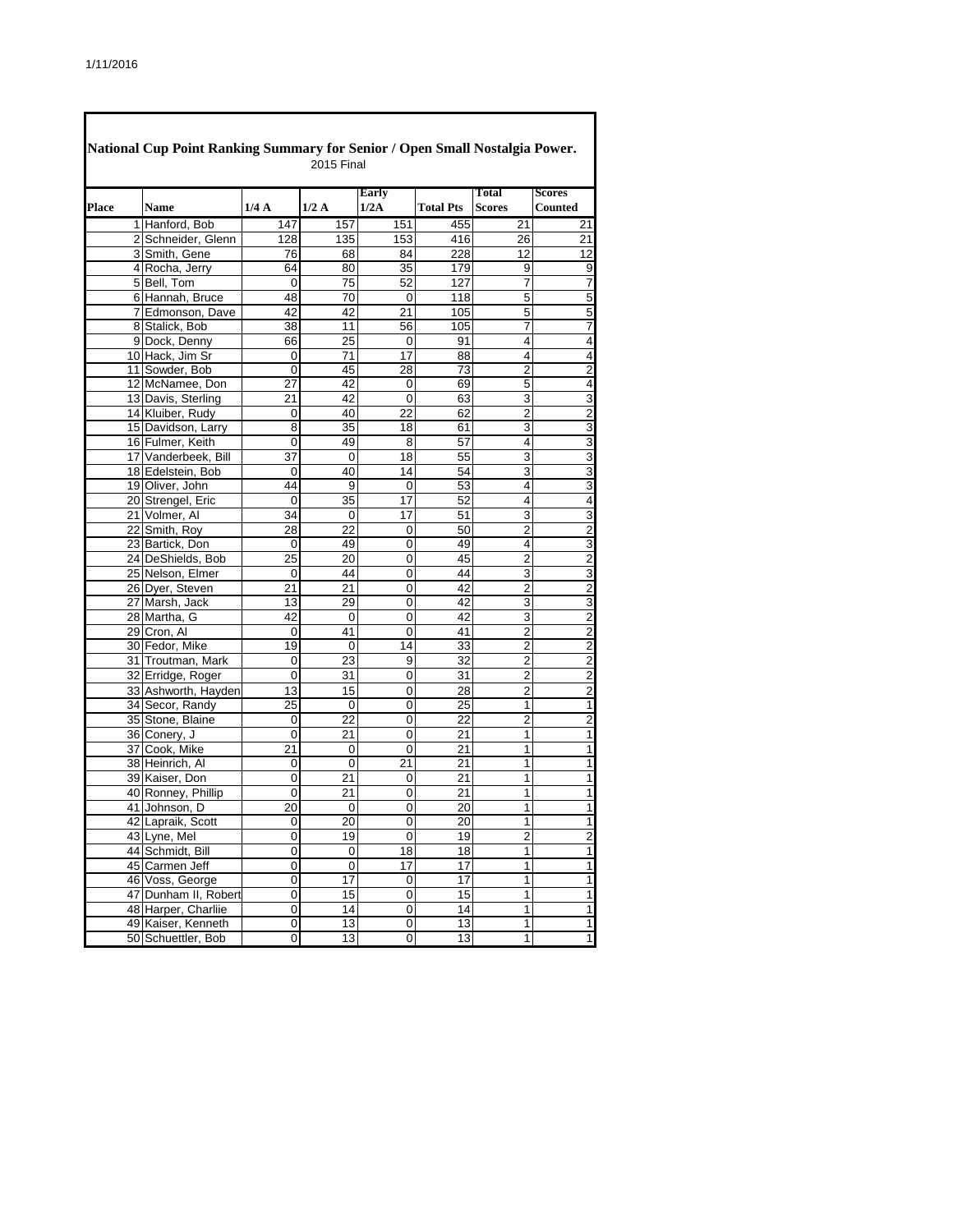|              | National Cup Point Ranking Summary for Senior / Open Big Nostalgia Power. |                 | <b>2015 Final</b> |                 |                  |                             |                         |
|--------------|---------------------------------------------------------------------------|-----------------|-------------------|-----------------|------------------|-----------------------------|-------------------------|
| <b>Place</b> | <b>Name</b>                                                               | A               | B                 | C               | <b>Total Pts</b> | <b>Total Scores Counted</b> | <b>Scores</b>           |
|              | 1 Schneider, Glenn                                                        | 137             | 136               | 163             | 436              | 25                          | 22                      |
|              | 2 Dock, Denny                                                             | 87              | 99                | 72              | 258              | 11                          | 11                      |
|              | 3 Smith, Gene                                                             | 67              | 83                | 56              | 206              | 10                          | 10                      |
|              | 4 Peel, Ray                                                               | 30              | 65                | 49              | 144              | 8                           | 8                       |
|              | 5 Sperzel, Hank                                                           | 13              | 37                | $\overline{71}$ | 121              | 6                           | 6                       |
|              | 6 McNamee, Don                                                            | 34              | 49                | 36              | 119              | 10                          | 6                       |
|              | 7 Hull, Jerry                                                             | 62              | 43                | 9               | 114              | 6                           | 6                       |
|              | 8 Thomas, Ron                                                             | 26              | 40                | 46              | 112              | 6                           | 6                       |
|              | 9 Smith, Roy                                                              | 86              | 21                | 0               | 107              | 4                           | $\overline{\mathbf{4}}$ |
|              | 10 Bell, Tom                                                              | 34              | 52                | 9               | 95               | 6                           | 6                       |
|              | 11 Edmonson, Dave                                                         | 53              | 42                | 0               | 95               | $\overline{4}$              | $\overline{\mathbf{4}}$ |
|              | 12 Kaiser, Don                                                            | 43              | 12                | 40              | 95               | 5                           | 5                       |
|              | 13 Erridge, Roger                                                         | 24              | 33                | 35              | 92               | 5                           | 5                       |
|              | 14 Dunham II, Robert                                                      | 31              | 0                 | 44              | 75               | 4                           | $\overline{\mathbf{4}}$ |
|              | 15 Ronney, Phil                                                           | 12              | 14                | 45              | 71               | 5                           | 5                       |
|              | 16 Hannah, Bruce                                                          | 50              | 18                | $\mathbf 0$     | 68               | 3                           | 3                       |
|              | 17 Nelson, Dick                                                           | 16              | 21                | 24              | 61               | 4                           | $\overline{\mathbf{4}}$ |
|              | 18 Davidson, Larry                                                        | 22              | 33                | 0               | 55               | $\overline{2}$              | $\overline{2}$          |
|              | 19 Sowder, Bob                                                            | 37              | 18                | 0               | 55               | $\overline{2}$              | $\overline{2}$          |
|              | 20 Hanford, Bob                                                           | 19              | 11                | 24              | 54               | 3                           | 3                       |
|              | 21 Kaiser, Ken                                                            | $\mathbf 0$     | 17                | 35              | 52               | 3                           | 3                       |
|              | 22 Secor, Randy                                                           | 48              | 0                 | 0               | 48               | $\overline{2}$              | $\overline{2}$          |
|              | 23 Cron, Alvin                                                            | 38              | $\mathbf 0$       | 6               | 44               | 3                           | 3                       |
|              | 24 Ghio, Walt                                                             | 44              | 0                 | 0               | 44               | 3                           | $\overline{2}$          |
|              | 25 Demeritte, Jim                                                         | 0               | $\overline{0}$    | 43              | 43               | $\overline{2}$              | $\overline{2}$          |
|              | 26 Covalt, Richard                                                        | 0               | 21                | 21              | 42               | 2                           | $\overline{2}$          |
|              | 27 Lapraik, Scott                                                         | 0               | 39                | 0               | 39               | $\overline{2}$              | $\overline{2}$          |
|              | 28 Lyne, Mel                                                              | 35              | 0                 | 0               | 35               | $\overline{2}$              | $\overline{2}$          |
|              | 29 McBurnett, Ron                                                         | $\mathbf 0$     | 13                | 21              | 34               | $\overline{2}$              | $\overline{2}$          |
|              | 30 Oliver, John                                                           | 32              | 0                 | 0               | 32               | $\overline{2}$              | $\overline{2}$          |
|              | 31 Schwartz, Larry                                                        | $\overline{32}$ | $\overline{0}$    | 0               | 32               | $\overline{2}$              | $\overline{2}$          |
|              | 32 Edelstein, Bob                                                         | 31              | 0                 | 0               | 31               | $\overline{2}$              | $\overline{\mathbf{c}}$ |
|              | 33 Christensen, Gene                                                      | 0               | 6                 | 19              | 25               | $\overline{2}$              | $\mathbf 2$             |
|              | 34 DeShields, Robert                                                      | 0               | $\mathbf 0$       | 24              | 24               | $\mathbf{1}$                | $\mathbf{1}$            |
|              | 35 Marsh, Jack                                                            | 23              | 0                 | 0               | 23               | 1                           | 1                       |
|              | 36 Schmidt, Bill                                                          | 22              | 0                 | 0               | 22               | 1                           | $\overline{1}$          |
|              | 37 Buchele, Elvin                                                         | 21              | 0                 | 0               | 21               | 1                           | 1                       |
|              | 38 Campbell, Joe                                                          | 0               | 21                | 0               | $\overline{21}$  | $\mathbf{1}$                | $\overline{1}$          |
|              | 39 Fedor, Mike                                                            | 19              | 0                 | 0               | 19               | 1                           | 1                       |
|              | 40 Fulmer, Keith                                                          | 0               | 0                 | 19              | 19               | $\mathbf{1}$                | 1                       |
|              | 41 Avila, George                                                          | $\Omega$        | $\overline{0}$    | 18              | 18               | 1                           | $\mathbf{1}$            |
|              | 42 Blake, Simon                                                           | 17              | $\pmb{0}$         | 0               | 17               | 1                           | $\mathbf{1}$            |
|              | 43 Carman, Jeff                                                           | 0               | $\overline{0}$    | 17              | 17               | 1                           | 1                       |
|              | 44 Rhoades, James                                                         | 9               | 6                 | 0               | 15               | $\overline{\mathbf{c}}$     | $\overline{\mathbf{c}}$ |
|              | 45 Mattes, Bob                                                            | 0               | 0                 | 14              | 14               | $\mathbf{1}$                | $\mathbf{1}$            |
|              | 46 Stalick, Bob                                                           | 0               | 0                 | 14              | 14               | 1                           | $\overline{1}$          |
|              | 47 Hack, Jim                                                              | 0               | 0                 | 9               | 9                | 1                           | 1                       |
|              | 48 Vanderbeek, Bill                                                       | $\overline{0}$  | $\overline{0}$    | $\overline{9}$  | 9                | 1                           | 1                       |
|              | 49 Stalick, Ted                                                           | 7               | $\pmb{0}$         | $\pmb{0}$       | 7                | 1                           | $\mathbf{1}$            |
|              | 50 Abriss, A                                                              | $\pmb{0}$       | $\overline{0}$    | $\pmb{0}$       | 0                | $\pmb{0}$                   | $\pmb{0}$               |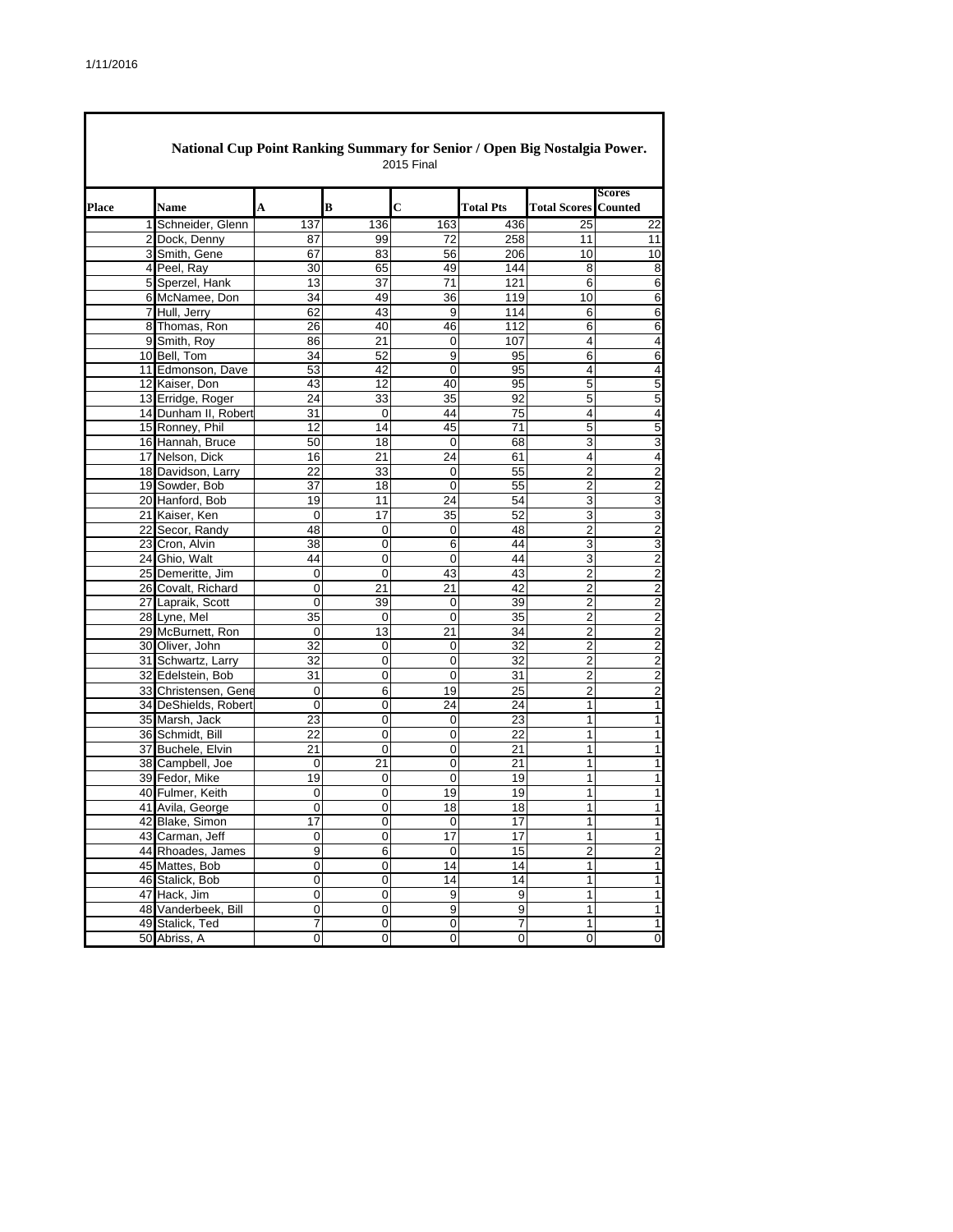|              | National Cup Points Alpha Summary for Senior/Open AMA Power<br>2015 Final |                 |                 |                 |                 |                         |                  |                  |                         |  |  |  |
|--------------|---------------------------------------------------------------------------|-----------------|-----------------|-----------------|-----------------|-------------------------|------------------|------------------|-------------------------|--|--|--|
|              |                                                                           |                 |                 |                 |                 |                         |                  | Total            | <b>Scores</b>           |  |  |  |
| <b>Place</b> | <b>Name</b>                                                               | 1/2A            | A               | В               | C               | D                       | <b>Total Pts</b> | <b>Scores</b>    | <b>Counted</b>          |  |  |  |
|              | 1 Avila, George                                                           | 0               | 75              | 18              | 101             | 17                      | 211              | 11               | 11                      |  |  |  |
|              | 2 Hanford, Bob                                                            | 76              | 20              | 9               | 54              | 40                      | 199              | 9                | 9                       |  |  |  |
|              | 3 Parker, Jim                                                             | 59              | 0               | 80              | $\mathbf 0$     | 0                       | 139              | 7                | 7                       |  |  |  |
|              | 4 Hull, Jerry                                                             | 0               | 36              | 57              | 41              | 0                       | 134              | 9                | 7                       |  |  |  |
|              | 5 Carman, Jeff                                                            | 0               | 6               | 41              | 42              | 36                      | 125              | 7                | 7                       |  |  |  |
|              | 6 Dock, Denny                                                             | 18              | 21              | 22              | 63              | 0                       | 124              | 6                | 6                       |  |  |  |
|              | 7 Brown, Gerald                                                           | 47              | 21              | 22              | $\mathbf 0$     | 30                      | 120              | 6                | 6                       |  |  |  |
|              | 8 Kaiser, Ken                                                             | 22              | 24              | 0               | 27              | 46                      | 119              | 8                | 7                       |  |  |  |
|              | 9 Muther, Jim                                                             | 59              | 47              | $\mathbf 0$     | $\Omega$        | $\mathbf 0$             | 106              | $\overline{7}$   | 5                       |  |  |  |
|              | 10 Dunham, Robert II<br>11 Thompson, Ronnie                               | 0<br>0          | 0<br>23         | 23<br>24        | 37<br>15        | 43<br>28                | 103<br>90        | 5<br>4           | 5<br>4                  |  |  |  |
|              | 12 Morris, G                                                              | 23              | 21              | 21              | 22              | 0                       | 87               | 4                |                         |  |  |  |
|              | 13 Covalt, Richard                                                        | 0               | 22              | 21              | 20              | 23                      | 86               | 4                | 4<br>4                  |  |  |  |
|              | 14 Kruse, Matthew                                                         | 28              | 56              | $\mathbf 0$     | 0               | 0                       | 84               | 7                | 5                       |  |  |  |
|              | 15 Lyne, Mel                                                              | 41              | 42              | $\mathbf 0$     | 0               | 0                       | 83               | 4                | 4                       |  |  |  |
|              | 16 Caton, Charlie                                                         | 0               | 28              | 29              | $\mathbf 0$     | 23                      | 80               | 3                | 3                       |  |  |  |
|              | 17 Thorkildsen, Terry                                                     | 0               | 21              | 43              | 10              | 0                       | 74               | 4                | 4                       |  |  |  |
|              | 18 Scully, Bob                                                            | 48              | 18              | 0               | 0               | $\mathbf 0$             | 66               | 3                | 3                       |  |  |  |
|              | 19 Bell, Tom                                                              | 5               | 9               | 17              | $\mathbf 0$     | 34                      | 65               | 5                | 5                       |  |  |  |
|              | 20 Ellington, Terry                                                       | 6               | 0               | 31              | 27              | 0                       | 64               | 4                | 4                       |  |  |  |
|              | 21 Kear, Ken                                                              | 18              | 0               | 0               | 40              | 0                       | 58               | 3                | 3                       |  |  |  |
|              | 22 Sperzel, Hank                                                          | 43              | 0               | 0               | 0               | 13                      | 56               | 3                | 3                       |  |  |  |
|              | 23 Thomas, Ron                                                            | 0               | 36              | 0               | 18              | $\mathbf 0$             | 54               | 3                | 3                       |  |  |  |
|              | 24 Kerger, Terry                                                          | 53              | 0               | 0               | 0               | 0                       | 53               | 3                | $\overline{2}$          |  |  |  |
|              | 25 Hack, James                                                            | 17              | 0               | $\overline{35}$ | $\mathbf 0$     | $\overline{0}$          | 52               | 3                | 3                       |  |  |  |
|              | 26 Berry, Dan                                                             | 21              | 18              | 0               | 10              | 0                       | 49               | 3                | 3                       |  |  |  |
|              | 27 Pailet, Jean                                                           | 23              | 24              | 0               | $\Omega$        | $\mathbf 0$             | 47               | $\overline{2}$   | $\overline{2}$          |  |  |  |
|              | 28 Boyd, Ray                                                              | 46              | 0               | 0               | 0               | 0                       | 46               | 2                | $\overline{c}$          |  |  |  |
|              | 29 Marsh, Doug                                                            | 13              | 33              | 0               | 0               | 0                       | 46               | $\overline{2}$   | $\overline{c}$          |  |  |  |
|              | 30 Campbell, Joe                                                          | 44              | 0               | 0               | 0               | 0                       | 44               | 3                | 2                       |  |  |  |
|              | 31 Marsh, Jack                                                            | 0               | 13              | 0               | 18              | 13                      | 44               | 3                | 3                       |  |  |  |
|              | 32 Oakins, Gary                                                           | 43              | 0               | 0               | 0               | 0                       | 43               | 5                | $\overline{\mathbf{c}}$ |  |  |  |
|              | 33 Decker, Ed                                                             | 0               | 0               | 0               | 42              | 0                       | 42               | 3                | $\overline{c}$          |  |  |  |
|              | 34 McBurnett, Ron                                                         | $\mathbf 0$     | 0               | 0               | 0               | 42                      | 42               | $\overline{2}$   | $\overline{2}$          |  |  |  |
|              | 35 Edmonson, Dave                                                         | 39              | 0               | 0               | 0               | 0                       | 39               | 2                | $\overline{c}$          |  |  |  |
|              | 36 Seymour, Zach                                                          | 18              | 0               | 0               | 0               | $\overline{21}$         | 39               | $\overline{2}$   | $\overline{c}$          |  |  |  |
|              | 37 Fedor, Mike                                                            | 21              | 17              | 0               | 0               | 0                       | 38               | 2                | 2                       |  |  |  |
|              | 38 Bartick, Don                                                           | 37              | 0               | 0               | 0               | 0                       | 37               | 2                | $\overline{2}$          |  |  |  |
|              | 39 Eddingfield, Mark                                                      | 0               | 0               | 33              | 0               | 0                       | 33               | $\overline{2}$   | $\overline{2}$          |  |  |  |
|              | 40 Bertrand, Dick                                                         | 0               | $\overline{15}$ | 17              | 0               | 0                       | 32               | 2                | $\overline{2}$          |  |  |  |
|              | 41 Malin, Brian                                                           | $\overline{13}$ | 19              | $\overline{0}$  | 0               | $\overline{0}$          | 32               | $\overline{c}$   | $\overline{2}$          |  |  |  |
|              | 42 Mayea, Mike                                                            | 32              | 0               | $\mathbf 0$     | $\overline{0}$  | $\mathbf 0$             | 32               | $\overline{2}$   | $\overline{c}$          |  |  |  |
|              | 43 Morris, Gil                                                            | 28              | 0               | 0               | 0               | 0                       | 28               | $\mathbf{1}$     | 1                       |  |  |  |
|              | 44 Pangell, Rick                                                          | $\overline{28}$ | $\overline{0}$  | 0               | 0               | 0                       | 28               | $\mathbf{1}$     | 1                       |  |  |  |
|              | 45 Kaiser, Don                                                            | 0               | $\pmb{0}$       | 0               | 27              | $\pmb{0}$               | 27               | $\boldsymbol{2}$ | $\overline{c}$          |  |  |  |
|              | 46 DeMeritte, Jim                                                         | $\overline{0}$  | $\overline{0}$  | 0               | $\overline{25}$ | $\overline{0}$          | 25               | 1                | 1                       |  |  |  |
|              | 47 Wineland, Dave                                                         | 0               | 25              | 0               | 0               | $\pmb{0}$               | 25               | 1                | 1                       |  |  |  |
|              | 48 Lloyd, Roger                                                           | 0               | 23              | 0               | 0               | $\overline{\mathbf{0}}$ | 23               | 1                | 1                       |  |  |  |
|              | 49 Parker, Faust                                                          | 23              | $\pmb{0}$       | 0               | $\pmb{0}$       | $\pmb{0}$               | 23               | 1                | 1                       |  |  |  |
|              | 50 Scott, Guy                                                             | 0               | $\overline{0}$  | 0               | 23              | ${\bf 0}$               | 23               | $\mathbf{1}$     | $\mathbf{1}$            |  |  |  |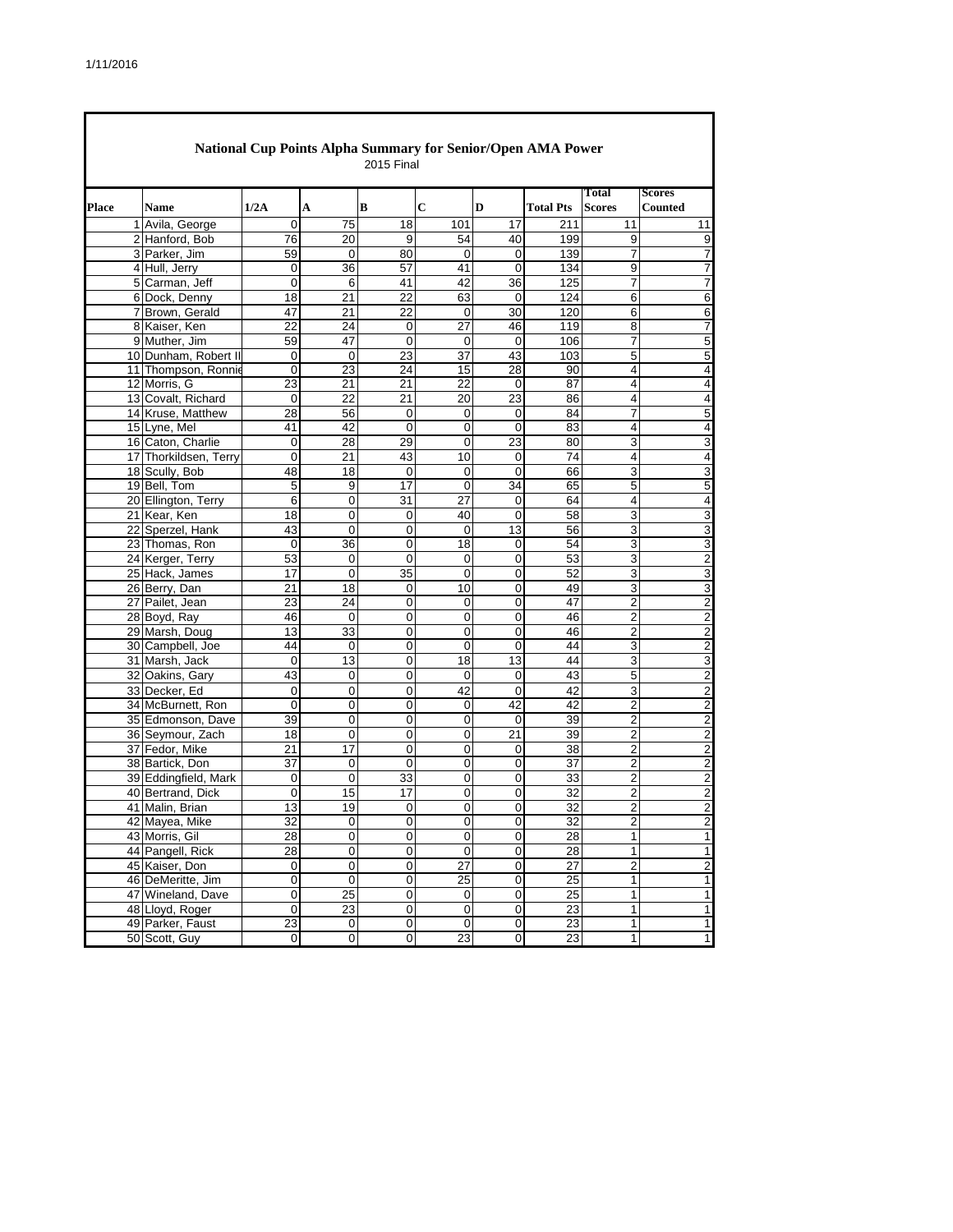|       | National Cup Point Ranking Summary for Senior / Open Classic Power.<br>2015 Final |                                  |                 |                 |                   |                  |                |                         |  |  |  |  |
|-------|-----------------------------------------------------------------------------------|----------------------------------|-----------------|-----------------|-------------------|------------------|----------------|-------------------------|--|--|--|--|
|       |                                                                                   |                                  |                 |                 |                   |                  | <b>Total</b>   | <b>Scores</b>           |  |  |  |  |
| Place |                                                                                   | <b>Name</b>                      | 1/2A            | A/B             | C/D               | <b>Total Pts</b> | <b>Scores</b>  | <b>Counted</b>          |  |  |  |  |
|       |                                                                                   | 1 Hanford, Bob                   | 120             | 99              | 62                | 281              | 14             | 14                      |  |  |  |  |
|       |                                                                                   | 2 Berry, Dan                     | 73              | 89              | 65                | 227              | 9              | 9                       |  |  |  |  |
|       |                                                                                   | 3 Dock, Denny<br>4 Brown, Gerald | 22              | 75              | 42                | 139              | 6              | $\overline{6}$          |  |  |  |  |
|       |                                                                                   | 5 Avila, George                  | 90<br>0         | 32<br>63        | 0<br>56           | 122<br>119       | 6<br>8         | $\overline{6}$<br>8     |  |  |  |  |
|       |                                                                                   | 6 Dunham, R II                   | 11              | 46              |                   | 112              |                | $\overline{7}$          |  |  |  |  |
|       |                                                                                   | 7 Covalt, Richard                | 0               | 74              | 55<br>36          | 110              | 7<br>6         | 5                       |  |  |  |  |
|       |                                                                                   | 8 Morris, G                      | 22              |                 |                   |                  | 4              | $\overline{4}$          |  |  |  |  |
|       |                                                                                   | 9 Lapraik, Scott                 | 0               | 21<br>82        | 43<br>$\mathbf 0$ | 86<br>82         | 4              | 4                       |  |  |  |  |
|       |                                                                                   | 10 Stewart, Roy                  | 0               | 40              | 32                | 72               | 6              | $\overline{4}$          |  |  |  |  |
|       |                                                                                   | 11 Bell, Tom                     | 31              | 19              | 17                | 67               | 4              | 4                       |  |  |  |  |
|       |                                                                                   | 12 Mattes, Bob                   | 0               | 37              | 25                | 62               | 2              | $\overline{2}$          |  |  |  |  |
|       |                                                                                   | 13 Fedor, Mike                   | 59              | 0               | 0                 | 59               | 3              | $\overline{3}$          |  |  |  |  |
|       |                                                                                   | 14 Marsh, Jack                   | 0               | 36              | 22                | 58               | 3              | $\overline{3}$          |  |  |  |  |
|       |                                                                                   | 15 Kruse, Matthew                | 46              | 11              | 0                 | 57               | 3              | $\overline{3}$          |  |  |  |  |
|       |                                                                                   | 16 Smith, Gene                   | 9               | 24              | 24                | 57               | 3              | 3                       |  |  |  |  |
|       |                                                                                   | 17 Hull, Jerry                   | 0               | 46              | 0                 | 46               | 2              |                         |  |  |  |  |
|       |                                                                                   | 18 Blake, Simon                  | 22              | 22              | 0                 | 44               | $\overline{2}$ | $\frac{2}{2}$           |  |  |  |  |
|       |                                                                                   | 19 Nelson, Dick                  | 0               | 42              | 0                 | 42               | $\overline{2}$ | $\overline{2}$          |  |  |  |  |
|       |                                                                                   | 20 Kruse, Jim                    | 40              | $\mathbf 0$     | 0                 | 40               | $\overline{2}$ | $\overline{2}$          |  |  |  |  |
|       |                                                                                   | 21 Mollendorf, Joe               | 22              | $\overline{17}$ | $\overline{0}$    | 39               | $\overline{2}$ | $\overline{\mathbf{c}}$ |  |  |  |  |
|       |                                                                                   | 22 Harper, Charlie               | 26              | 7               | 0                 | 33               | 2              | $\overline{\mathbf{c}}$ |  |  |  |  |
|       |                                                                                   | 23 Bocckinfuso, Jim              | 25              | $\overline{0}$  | 5                 | 30               | $\overline{2}$ | $\overline{2}$          |  |  |  |  |
|       |                                                                                   | 24 Schneider, Glenn              | 30              | 0               | 0                 | 30               | 1              | $\overline{1}$          |  |  |  |  |
|       |                                                                                   | 25 Thomas, Ron                   | 0               | $\overline{6}$  | 22                | 28               | $\overline{2}$ | $\overline{\mathbf{c}}$ |  |  |  |  |
|       |                                                                                   | 26 DeMeritte, Jim                | 0               | 0               | 27                | 27               | 2              | $\overline{2}$          |  |  |  |  |
|       |                                                                                   | 27 King, Troy                    | 27              | $\mathbf 0$     | 0                 | 27               | 1              | $\overline{\mathbf{1}}$ |  |  |  |  |
|       |                                                                                   | 28 Boyd, Ray                     | 19              | 7               | 0                 | 26               | 3              | 3                       |  |  |  |  |
|       |                                                                                   | 29 Eddingfield, Mark             | 0               | 25              | 0                 | 25               | $\mathbf{1}$   | $\overline{1}$          |  |  |  |  |
|       |                                                                                   | 30 Christensen, Gene             | 11              | 0               | 10                | 21               | $\overline{2}$ | $\overline{2}$          |  |  |  |  |
|       |                                                                                   | 31 Muther, Jim                   | 21              | 0               | 0                 | 21               | 1              | $\overline{1}$          |  |  |  |  |
|       |                                                                                   | 32 Skelly, Paul                  | 21              | 0               | $\mathbf 0$       | 21               | 1              | $\overline{1}$          |  |  |  |  |
|       |                                                                                   | 33 Miller, Tom                   | 20              | $\mathbf 0$     | 0                 | 20               | 1              | $\mathbf{1}$            |  |  |  |  |
|       |                                                                                   | 34 Bertrand, Dick                | 0               | 19              | 0                 | 19               | $\overline{2}$ | $\overline{2}$          |  |  |  |  |
|       |                                                                                   | 35 Pangell, Cass                 | 19              | 0               | 0                 | 19               | 1              | $\overline{1}$          |  |  |  |  |
|       |                                                                                   | 36 Ashworth, Hayden              | 0               | 18              | $\overline{0}$    | 18               | 1              | $\overline{1}$          |  |  |  |  |
|       |                                                                                   | 37 Ronney, Phil                  | 18              | 0               | 0                 | 18               | 1              | $\overline{1}$          |  |  |  |  |
|       |                                                                                   | 38 Kear, Ken                     | 0               | 0               | 17                | 17               | 1              | $\overline{1}$          |  |  |  |  |
|       |                                                                                   | 39 Murphy, Charlie               | 0               | 0               | 17                | 17               | 1              | $\overline{1}$          |  |  |  |  |
|       |                                                                                   | 40 Seymour, Zach                 | 0               | 0               | 17                | 17               | 1              | 1                       |  |  |  |  |
|       |                                                                                   | 41 Fulmer, Keith                 | 16              | 0               | 0                 | 16               | 1              | 1                       |  |  |  |  |
|       |                                                                                   | 42 Schwartz, Larry               | 0               | 16              | 0                 | 16               | $\overline{1}$ | $\overline{1}$          |  |  |  |  |
|       |                                                                                   | 43 Pangell, Rick                 | 15              | 0               | 0                 | 15               | 1              | $\overline{\mathbf{1}}$ |  |  |  |  |
|       |                                                                                   | 44 Thorkildsen, Terry            | 0               | 15              | 0                 | 15               | $\overline{1}$ | $\overline{1}$          |  |  |  |  |
|       |                                                                                   | 45 Strengell, Eric               | 14              | 0               | 0                 | 14               | $\mathbf{1}$   | $\overline{\mathbf{1}}$ |  |  |  |  |
|       |                                                                                   | 46 Bartick, Don                  | $\overline{13}$ | 0               | $\overline{0}$    | 13               | $\overline{1}$ | $\overline{1}$          |  |  |  |  |
|       |                                                                                   | 47 Selick, Graham                | $\overline{0}$  | 13              | 0                 | 13               | $\mathbf{1}$   | $\overline{\mathbf{1}}$ |  |  |  |  |
|       |                                                                                   | 48 Carman, Jeff                  | 0               | 10              | $\overline{0}$    | 10               | $\overline{1}$ | $\overline{1}$          |  |  |  |  |
|       |                                                                                   | 49 Thompson, Ronnie              | 10              | 0               | 0                 | 10               | 1              | $\overline{1}$          |  |  |  |  |
|       |                                                                                   | 50 Malin, Brian                  | 0               | 9               | 0                 | 9                | $\mathbf{1}$   | $\overline{1}$          |  |  |  |  |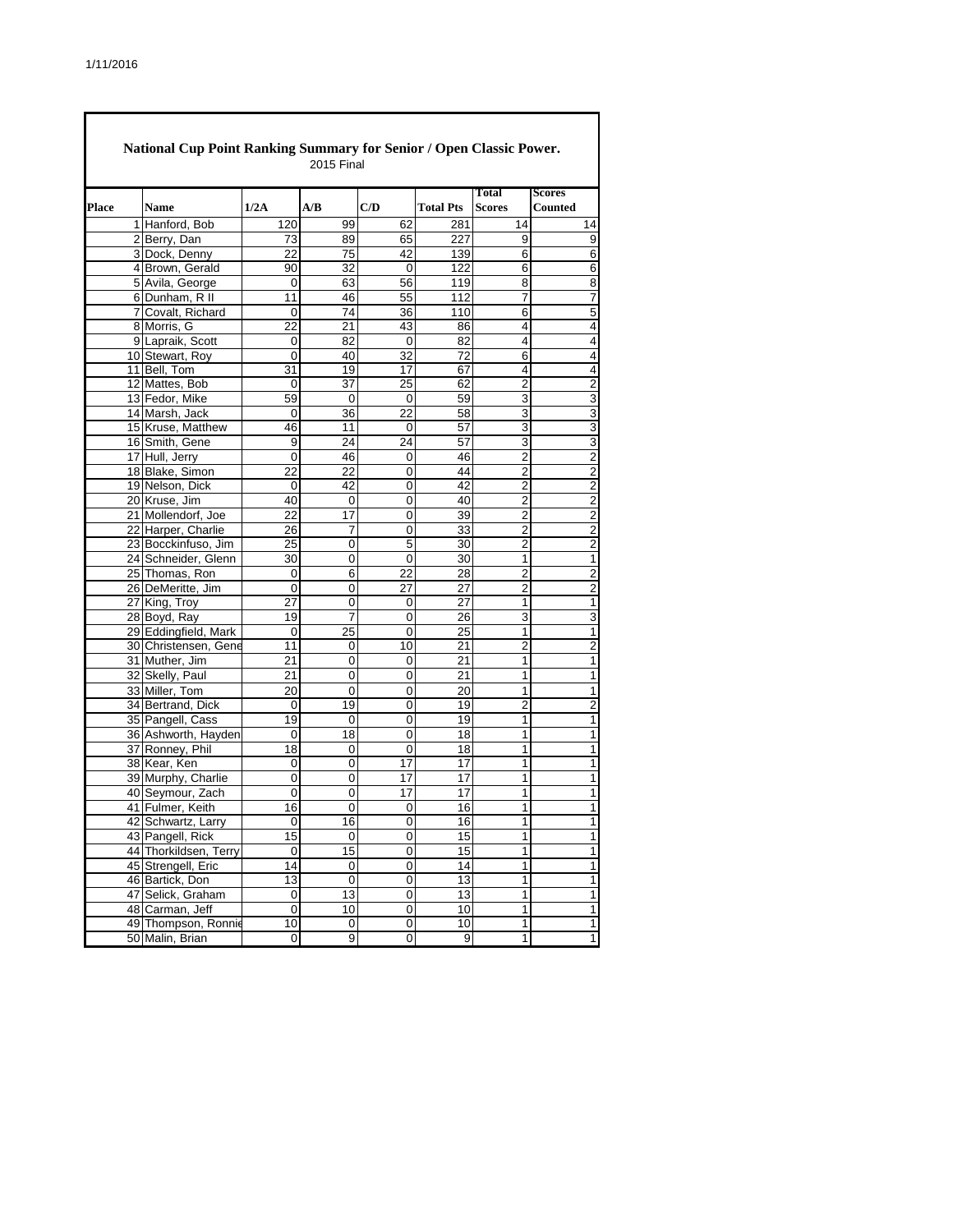|              | National Cup Point Ranking Summary for Senior / Open AMA Rubber. |             | <b>2015 Final</b> |                  |                  |                                  |                                  |
|--------------|------------------------------------------------------------------|-------------|-------------------|------------------|------------------|----------------------------------|----------------------------------|
|              |                                                                  |             |                   |                  |                  | <b>Total</b>                     | <b>Scores</b>                    |
| <b>Place</b> | <b>Name</b>                                                      | $P-30$      | Moffett           | <b>Mulvihill</b> | <b>Total Pts</b> | <b>Scores</b>                    | <b>Counted</b>                   |
|              | 1 Griffith, Earl                                                 | 68          | 116               | 124              | 308              | 17                               | 16                               |
|              | 2 Sechrist, David                                                | 134         | 45                | 69               | 248              | 10                               | 10                               |
|              | 3 Hanford, Bob                                                   | 83          | 52                | 69               | 204              | 12                               | 12                               |
|              | 4 Powell, Chuck                                                  | 118         | 0                 | 0                | 118              | 5                                | 5                                |
|              | 5 Masterman, Paul                                                | 94          | $\overline{22}$   | 0                | 116              | $\overline{8}$                   | 5                                |
|              | 6 DeLoach, Don                                                   | 110         | 0                 | 0                | 110              | 4                                | 4                                |
|              | 7 Braun, Dave                                                    | 47          | 0                 | 48               | 95               | $\overline{8}$                   | 4                                |
|              | 8 Murphy, Jerry                                                  | 49          | 0                 | 37               | 86               | 4                                | 4                                |
|              | 9 Edmonson, Dave                                                 | 40          | 0                 | 43               | 83               | $\overline{\mathbf{4}}$          | 4                                |
|              | 10 Gurcan, Ates                                                  | 77          | 0                 | 0                | 77               | 5                                | 4                                |
|              | 11 Bartick, Don                                                  | 59          | 0                 | 14               | 73               | 6                                | 4                                |
|              | 12 Ringlien, Andy                                                | 40          | 0                 | 30               | 70               | 4                                | 4                                |
|              | 13 Dona, Gordon                                                  | 24          | 0                 | 43               | 67               | $\overline{3}$                   | 3                                |
|              | 14 Seymor, John                                                  | 66          | 0                 | 0                | 66               | 3                                | 3                                |
|              | 15 Brooks, Clint                                                 | 65          | 0                 | 0                | 65               | 3                                | 3                                |
|              | 16 Hauk, Robert                                                  | 63          | 0                 | 0                | 63               | 4                                | 3                                |
|              | 17 Buddenbohm, Star                                              | 60          | 0                 | 0                | 60               | 3                                | 3                                |
|              | 18 Vernon, Ted                                                   | 42          | 0                 | 14               | 56               | 4                                | 3                                |
|              | 19 Williams, Joe                                                 | 0           | 17                | 39               | 56               | $\overline{2}$                   | $\overline{2}$                   |
|              | 20 Berry, Dan                                                    | 35          | 0                 | 20               | 55               | $\overline{3}$                   | 3                                |
|              | 21 Carson, Grant                                                 | 10          | 21                | 24               | 55               | 3                                | 3                                |
|              | 22 Algieri, Dom                                                  | 29          | 0                 | 22               | 51               | 3                                | 3                                |
|              | 23 Vollmer, Al                                                   | 51          | 0                 | 0                | 51               | 3                                | $\overline{2}$                   |
|              | 24 Dionne, R                                                     | 49          | 0                 | 0                | 49               | 3                                | $\overline{2}$                   |
|              | 25 Juel, Tom                                                     | 48          | 0                 | 0                | 48               | $\overline{3}$                   | $\overline{2}$                   |
|              | 26 Jones, Darold                                                 | 11          | 0                 | 35               | 46               | 3                                | 3                                |
|              | 27 Richards, J                                                   | 24          | $\overline{0}$    | 22               | 46               | $\overline{2}$                   | $\overline{2}$                   |
|              | 28 Colson, Steve                                                 | 24          | 0                 | 21               | 45               | 3                                | 3                                |
|              | 29 Shailor, John                                                 | $\mathbf 0$ | 0                 | 44               | 44               | $\mathbf{1}$                     | $\mathbf{1}$                     |
|              | 30 Gaylor, Tom                                                   | 43<br>42    | 0                 | 0                | 43<br>42         | $\overline{2}$<br>$\overline{2}$ | $\overline{2}$<br>$\overline{2}$ |
|              | 31 Koran, Bill                                                   |             | 0                 | 0                | 42               |                                  |                                  |
|              | 32 Moseley, Jim                                                  | 42          | 0                 | 0                |                  | $\overline{\mathbf{c}}$          | $\overline{c}$                   |
|              | 33 Romak, Bud                                                    | 17          | 0                 | 24               | 41               | $\mathbf 2$                      | $\overline{2}$                   |
|              | 34 Bower, Mike<br>35 Gregory, Roger                              | 40          | $\mathbf 0$       | 0                | 40               | $\overline{2}$                   | $\overline{\mathbf{c}}$          |
|              | 36 Thornton, Jim                                                 | 0<br>39     | 17<br>0           | 23<br>0          | 40<br>39         | 2<br>$\overline{2}$              | 2<br>$\overline{2}$              |
|              | 37 Vanderbeek, Bill                                              | 0           | 39                | 0                | 39               | 1                                | 1                                |
|              | 38 Carney, Bill                                                  | 20          | 0                 | $\overline{18}$  | 38               | $\overline{2}$                   | $\overline{2}$                   |
|              | 39 Nevarez, Brandon                                              | 25          | 0                 | 13               | 38               | 2                                | 2                                |
|              | 40 Hurley, Ian                                                   | 37          | 0                 | 0                | 37               | $\overline{c}$                   | $\overline{2}$                   |
|              | 41 Kopriva, Tom                                                  | 13          | 0                 | 24               | $\overline{37}$  | $\mathfrak{p}$                   | $\mathfrak{p}$                   |
|              | 42 Zarate, Ding                                                  | 36          | $\pmb{0}$         | 0                | 36               | $\overline{3}$                   | $\overline{2}$                   |
|              | 43 Grawburg, Bruce                                               | 14          | 21                | 0                | 35               | $\overline{2}$                   | $\overline{2}$                   |
|              | 44 Kline, Marty                                                  | 35          | $\pmb{0}$         | 0                | 35               | $\overline{2}$                   | $\overline{2}$                   |
|              | 45 Sperzel, Hank                                                 | 35          | $\pmb{0}$         | 0                | 35               | 3                                | $\overline{2}$                   |
|              | 46 Hardin, Ed                                                    | 0           | $\pmb{0}$         | $\overline{34}$  | $\overline{34}$  | 1                                | $\mathbf{1}$                     |
|              | 47 Marrier, Robert                                               | 0           | 34                | 0                | 34               | $\mathbf{1}$                     | 1                                |
|              | 48 Martenson, Ed                                                 | 34          | $\pmb{0}$         | $\overline{0}$   | $\overline{34}$  | $\overline{3}$                   | $\overline{2}$                   |
|              | 49 Meckley, Ron                                                  | 31          | 0                 | 0                | 31               | 3                                | $\overline{2}$                   |
|              | 50 Berggren, Don                                                 | 29          | $\pmb{0}$         | $\pmb{0}$        | 29               | $\overline{2}$                   | $\overline{\mathbf{c}}$          |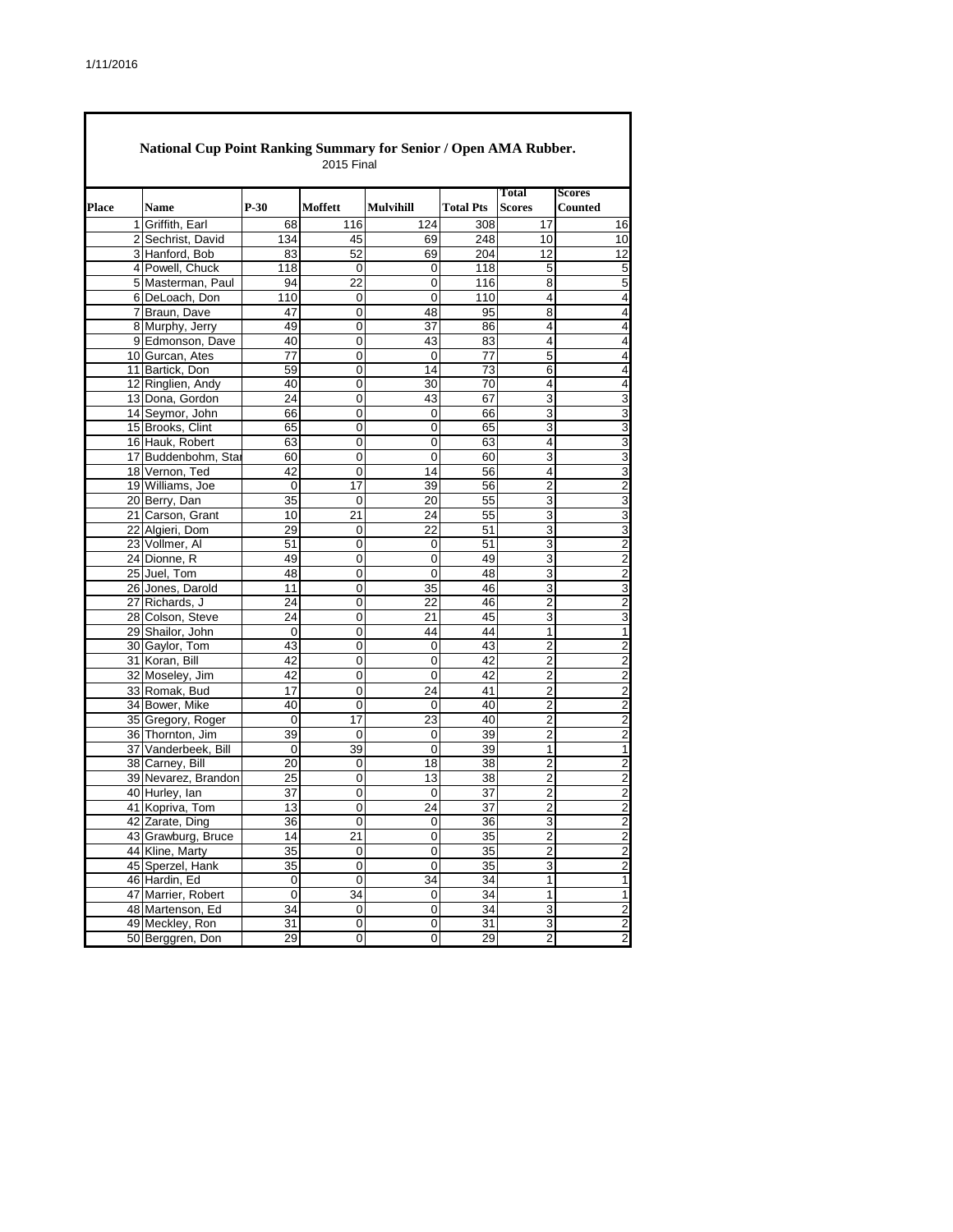|       |                                       |                | <b>2015 Final</b> |                |                  |                               |                                 |
|-------|---------------------------------------|----------------|-------------------|----------------|------------------|-------------------------------|---------------------------------|
| Place | Name                                  | <b>HLG</b>     | CLG               | Towline        | <b>Total Pts</b> | <b>Total</b><br><b>Scores</b> | <b>Scores</b><br><b>Counted</b> |
|       | 1 Batiuk, Tim                         | 130            | 161               | 135            | 447              | 23                            | 19                              |
|       | 2 Buddenbohm, Star                    | 120            | 121               | 41             | 282              | 14                            | 11                              |
|       | 3 Powell, Chuck                       | 108            | 98                | 37             | 243              | 13                            | 13                              |
|       | 4 Covington, Mark                     | 83             | 95                | 50             | 228              | 20                            | 11                              |
|       | 5 Bauer, Ken                          | 73             | 82                | 30             | 185              | 7                             | 7                               |
|       | 6 Edmonson, Dave                      | 39             | 46                | 68             | 153              | 11                            | 7                               |
|       | 7 Schlarb, Bill                       | 47             | 49                | 42             | 138              | 9                             | 6                               |
|       | 8 Morris, George                      | 50             | 55                | 22             | 127              | 10                            | 8                               |
|       | 9 Pivonka, Jace                       | 99             | 28                | 0              | 127              | 7                             | 6                               |
|       | 10 Grell, Glenn                       | 31             | 48                | 39             | 118              | 6                             | 6                               |
|       | 11 Koran, Bill                        | 33             | 65                | 18             | 116              | 7                             | 7                               |
|       | 12 Pelatowski, Larry                  | 42             | 67                | 0              | 109              | 5                             | 5                               |
|       | 13 Pecenkovic, Enis                   | 46             | 0                 | 60             | 106              | 6                             | 5                               |
|       | 14 DeLoach, Don                       | 90             | 0                 | 10             | 100              | 7                             | 6                               |
|       | 15 Pelatowski, Ed                     | 42             | 56                | 0              | 98               | 5                             | 5                               |
|       | 16 Grawberg, Bruce                    | 38             | 35                | 22             | 95               | 7                             | 5                               |
|       | 17 Bandy, Andy                        | 39             | 52                | 0              | 91               | 6                             | 5                               |
|       | 18 Peadon, Tom                        | 51             | 40                | $\mathbf 0$    | 91               | 6                             | 5                               |
|       | 19 Hines, Lee                         | 28             | 62                | $\mathbf 0$    | 90               | 7                             | 5                               |
|       | 20 Reuter, Bill                       | 31             | 49                | 0              | 80               | 7                             | 5                               |
|       | 21 Ringlien, Andy                     | 41             | 36                | 0              | 77               | 4                             | 4                               |
|       | 22 Gerspacher, Dave                   | 39             | 37                | 0              | 76               | 4                             | 4                               |
|       | 23 Vernon, Ted                        | 41             | 35                | 0              | 76               | 6                             | 4                               |
|       | 24 Dona, Gordon                       | 50             | 25                | 0              | 75               | 3                             | 3                               |
|       | 25 Masterman, Fran                    | $\mathbf 0$    | 70                | 0              | 70               | 6                             | 4                               |
|       | 26 Reynolds, Todd                     | 69             | 0                 | 0              | 69               | 3                             | 3                               |
|       | 27 Braun, Dave                        | 31             | 37                | $\mathbf 0$    | 68               | 7                             | 4                               |
|       | 28 Hanford, Bob                       | 25             | 21                | 21             | 67               | 4                             | 4                               |
|       | 29 Vollmer, Al                        | 0              | 67                | 0              | 67               | 4                             | 3                               |
|       | 30 Crowley, Paul                      | 0              | 57                | $\mathbf 0$    | 57               | 3                             | 3                               |
|       | 31 Pecenkovic, Jasm                   | 0              | 0                 | 55             | 55               | 3                             | 3                               |
|       | 32 Tarcher, Ben                       | 0              | 37                | 18             | 55               | 8                             | 4                               |
|       | 33 Gustafson, Tom                     | 16             | 0                 | 38             | 54               | 3                             | 3                               |
|       | 34 Bevan, David                       | 32             | 21                | $\mathbf 0$    | 53               | 4                             | 4                               |
|       | 35 Matthews, B                        | $\mathbf 0$    | 34                | 18             | 52               | 3                             | 3                               |
|       | 36 King Troy                          | 38             | 11                | 0              | 49               | 3                             | 3                               |
|       | 37 Nippert, Vic                       | 27             | 22                | $\mathbf 0$    | 49               | 2                             | 2                               |
|       | 38 Conders, Andrew                    | 22             | 24                | 0              | 46               | 2                             | $\overline{2}$                  |
|       | 39 Hodgkin, J                         | 0              | 46                | 0              | 46               | 3                             | 2                               |
|       | 40 Ferrario, Rocco                    | 27<br>0        | 18                | 0<br>0         | 45               | 3<br>2                        | 3<br>$\overline{2}$             |
|       | 41 Gaylor, Tom                        | $\overline{0}$ | 45<br>0           | 45             | 45<br>45         | $\overline{2}$                | $\overline{2}$                  |
|       | 42 Lyne, Mel                          | 0              | 0                 | 45             | 45               | 2                             | $\overline{c}$                  |
|       | 43 Seymour, John<br>44 Pishnary, Dave | $\pmb{0}$      | 44                | $\pmb{0}$      | 44               | $\overline{2}$                | $\overline{2}$                  |
|       | 45 Weggener, R                        | 0              | 0                 | 44             | 44               | $\overline{2}$                | $\overline{2}$                  |
|       | 46 Sullivan, Phil                     | 13             | 29                | $\overline{0}$ | 42               | $\overline{3}$                |                                 |
|       | 47 Andrews, Jean                      | 0              | 41                | 0              | 41               | 4                             | 3<br>$\overline{c}$             |
|       | 48 Rosenthal, David                   | 41             | 0                 | 0              | 41               | $\overline{3}$                | 3                               |
|       | 49 Terzian, Fred                      | 17             | 23                | 0              | 40               | 3                             | 3                               |
|       | 50 Malkhasyan, Taror                  | 39             | 0                 | 0              | 39               | $\overline{\mathbf{c}}$       | $\overline{\mathbf{c}}$         |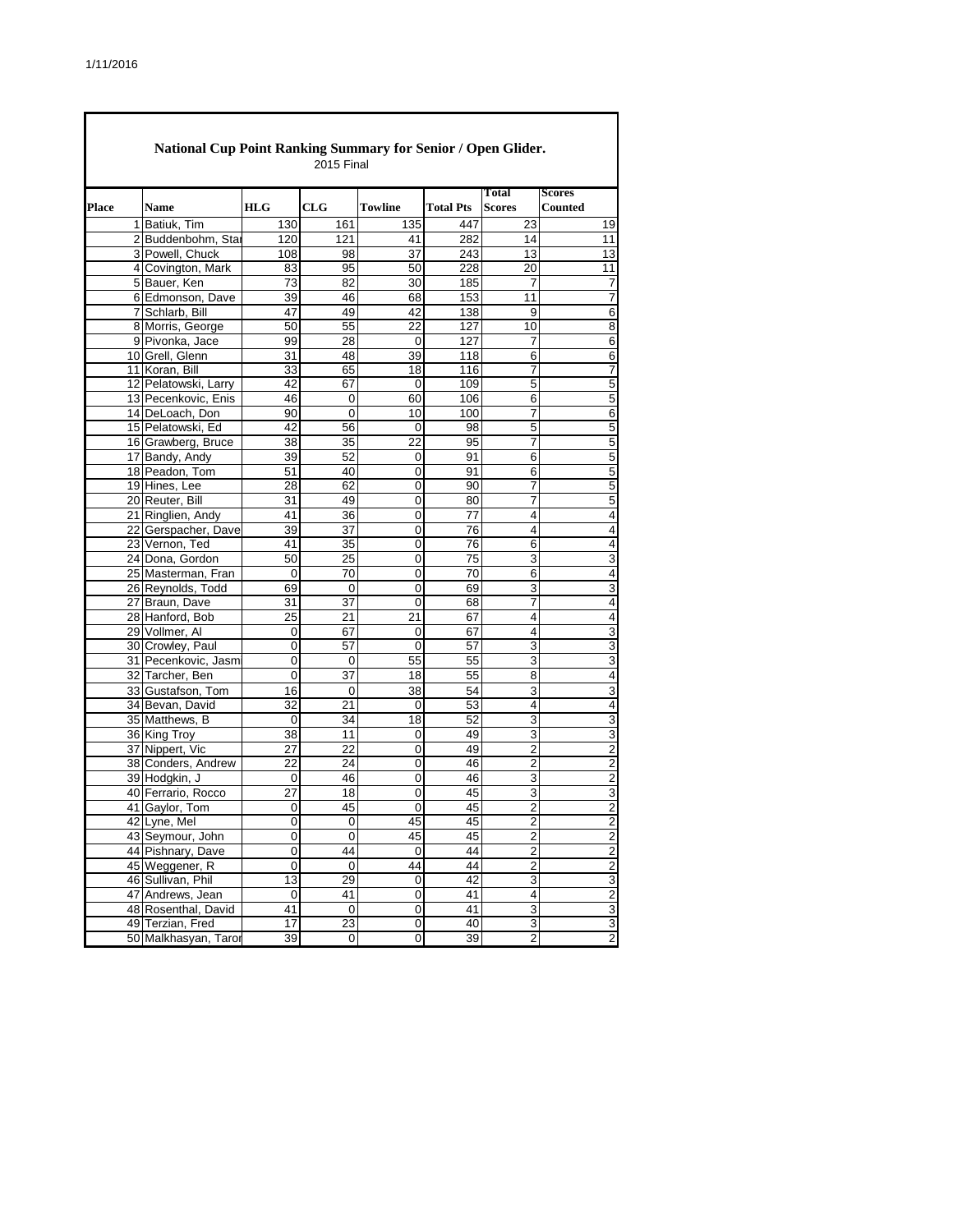| Place | <b>Name</b>                         | <b>Small</b>   | Large           |                     | 0 Total Pts    | Total<br><b>Scores</b> | <b>Scores Counted</b>   |
|-------|-------------------------------------|----------------|-----------------|---------------------|----------------|------------------------|-------------------------|
|       | 1 Hanford, Bob                      | 63             | 106             | 0                   | 169            | 8                      | 8                       |
|       | 2 Pratt, John                       | 21             | 91              | 0                   | 112            | 6                      | 5                       |
|       | 3 Masterman, Paul                   | 71             | 22              | 0                   | 93             | 4                      | 4                       |
|       | 4 Gurcan, Ates                      | 11             | 62              | 0                   | 73             | 5                      | 4                       |
|       | 5 DeLoach, Don                      | 48             | 18              | 0                   | 66             | 3                      | 3                       |
|       | 6 O'Reilly, Jim                     | 37             | 27              | 0                   | 64             | 3                      | 3                       |
|       | 7 Williams, Joe                     | 36             | 17              | 0                   | 53             | $\overline{2}$         | $\overline{2}$          |
|       | 8 Powell, Chuck                     | 50             | 0               | 0                   | 50             | 3                      | 3                       |
|       | 9 Schmidt, Bill                     | 43             | $\mathbf 0$     | 0                   | 43             | 2                      | $\overline{2}$          |
|       | 10 Mayea, Mike                      | 21             | 21              | 0                   | 42             | $\overline{c}$         | $\overline{\mathbf{c}}$ |
|       | 11 Hauk, Robert                     | 40             | 0               | 0                   | 40             | 2                      | $\boldsymbol{2}$        |
|       | 12 Pope, Ray                        | 39             | 0               | 0                   | 39             | $\overline{2}$         | $\overline{2}$          |
|       | 13 Cover, Hal                       | 0              | 37              | $\pmb{0}$           | 37             | $\overline{2}$         | $\mathbf 2$             |
|       | 14 Hardin, Ed                       | 31             | 0               | 0                   | 31             | $\mathbf{1}$           | 1                       |
|       | 15 Swift, Bill                      | 13             | 17              | 0                   | 30             | 2                      | $\boldsymbol{2}$        |
|       | 16 Englert, Jeff                    | 28             | $\mathbf 0$     | 0                   | 28             | 2                      | $\overline{2}$          |
|       | 17 Grell, Glenn                     | 23             | 0               | 0                   | 23             | 1                      | $\mathbf{1}$            |
|       | 18 Norval, Larry                    | 0              | 23              | 0                   | 23             | 1                      | 1                       |
|       | 19 Redlin, Carl                     | 0              | 23              | 0                   | 23             | 1                      | 1                       |
|       | 20 Vernon, Ted                      | 0              | 23              | 0                   | 23             | 1                      | 1                       |
|       | 21 Buchele, Elvin                   | 22             | $\mathbf 0$     | 0                   | 22             | 1                      | 1                       |
|       | 22 DeShields, Bob                   | 0              | 22              | 0                   | 22             | 1                      | 1                       |
|       | 23 Romak, Bud                       | 0              | 22              | 0                   | 22             | $\overline{2}$         | $\boldsymbol{2}$        |
|       | 24 Andrews, Jean                    | 21             | 0               | 0                   | 21             | 1                      | 1                       |
|       | 25 Garcan, Ates                     | 21             | $\mathbf 0$     | 0                   | 21             | $\mathbf{1}$           | 1                       |
|       | 26 Marier, Robert                   | 21             | 0               | 0                   | 21             | 1                      | 1                       |
|       | 27 Pishnery, Dave                   | 0              | 21              | 0                   | 21             | 1                      | 1                       |
|       | 28 Strang, D                        | 0              | 21              | 0                   | 21             | 1                      | 1                       |
|       | 29 Swift, Kevin                     | 0              | 21              | 0                   | 21             | 1                      | 1                       |
|       | 30 Vanderbeek, B                    | 21             | 0               | 0                   | 21             | 1                      | 1                       |
|       | 31 Kopriva, Tom                     | 0              | 18              | 0                   | 18             | 1                      | 1                       |
|       | 32 Zarate, Ding                     | 18             | 0               | 0                   | 18             | 1                      | 1                       |
|       | 33 Allnutt, Peter                   | 0              | 17              | 0                   | 17             | 1                      | 1                       |
|       | 34 Carson, Grant                    | 17             | 0               | 0                   | 17             | 1                      | 1                       |
|       | 35 Davis, Sterling                  | 0              | 17              | 0                   | 17             | 1                      | 1                       |
|       | 36 Kamla, John                      | 17             | 0               | 0                   | 17             | 1                      | 1                       |
|       | 37 Porter, Doss                     | 0              | 17              | 0                   | 17             | $\mathbf{1}$           | 1                       |
|       | 38 Myers, Dick                      | 16<br>0        | 0<br>14         | 0<br>0              | 16<br>14       | 1<br>1                 | 1<br>1                  |
|       | 39 Herbst, Paul<br>40 Hannah, Bruce | 0              | 13              | 0                   | 13             | 1                      | 1                       |
|       | 41 Workman, Brian                   |                |                 |                     |                | $\mathbf{1}$           |                         |
|       | 42 Gerszewski, Jim                  | 13<br>0        | $\overline{12}$ | 0<br>$\overline{0}$ | 13<br>12       | $\overline{1}$         | 1                       |
|       | 43 Peters, G                        | 10             | 0               | 0                   | 10             | 1                      | 1                       |
|       | 44 Chomyn, Mark                     | $\pmb{0}$      | $\overline{9}$  | $\overline{0}$      | 9              | 1                      | 1                       |
|       | 45 Schnobrich, John                 | 0              | 7               | 0                   | 7              | 1                      | 1                       |
|       | 46 Davis, Mike                      | $\overline{6}$ | 0               | $\pmb{0}$           | $\overline{6}$ | 1                      | 1                       |
|       | 47 Acton, D.                        | 0              | 0               | 0                   | $\mathbf 0$    | 0                      | 0                       |
|       | 48 Adams, Dick                      | $\overline{0}$ | 0               | 0                   | $\mathbf 0$    | 0                      | $\pmb{0}$               |
|       | 49 Alvis, M                         | $\pmb{0}$      | $\pmb{0}$       | 0                   | $\mathbf 0$    | 0                      | $\pmb{0}$               |
|       | 50 Anders, J                        | 0              | 0               | 0                   | 0              | 0                      | 0                       |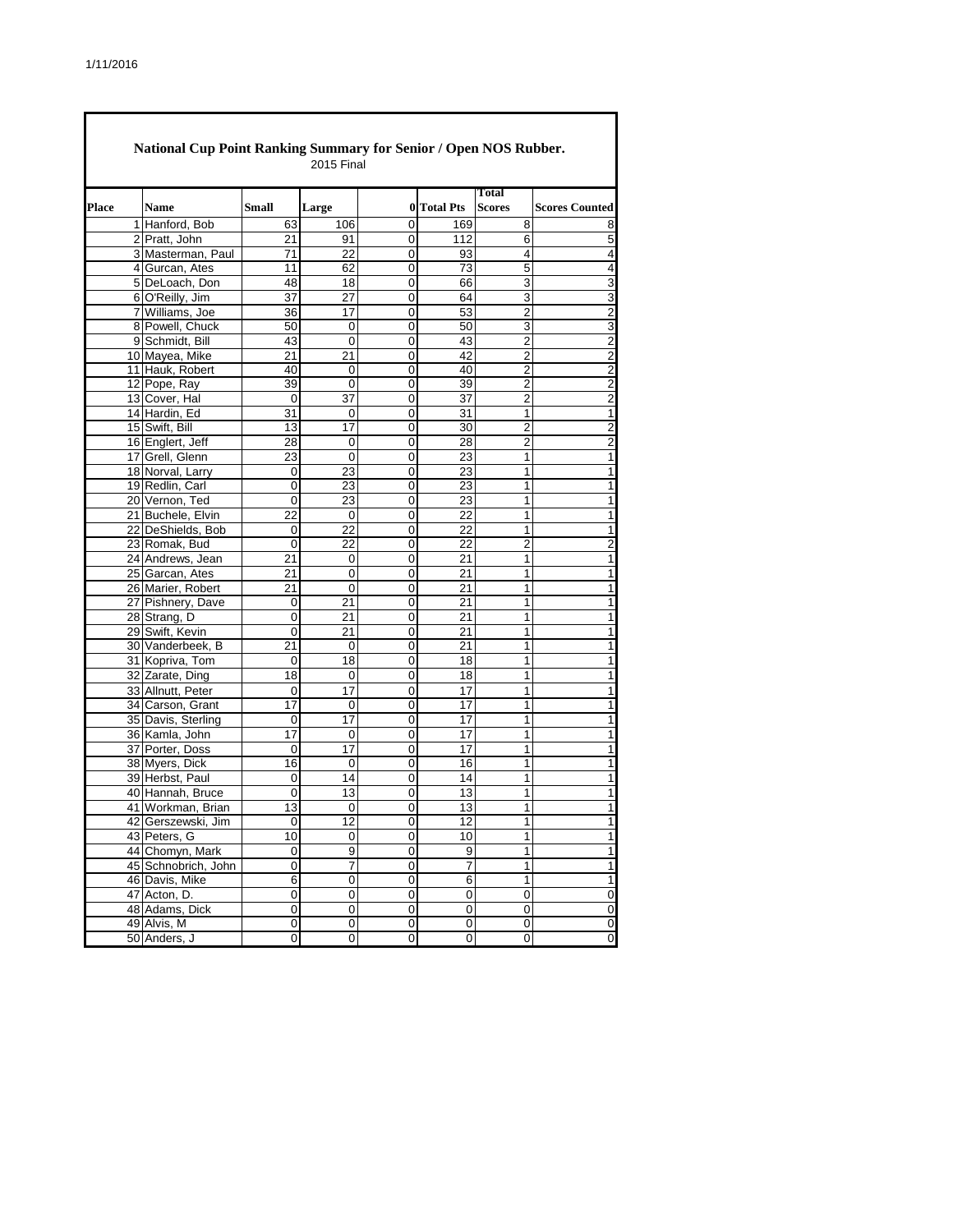|       | National Cup Point Ranking Summary for Senior / Open Electric Power. |                 | <b>2015 Final</b> |                                        |                 |                               |                       |
|-------|----------------------------------------------------------------------|-----------------|-------------------|----------------------------------------|-----------------|-------------------------------|-----------------------|
| Place | Name                                                                 | E-36            |                   | <b>Electric A Electric B Total Pts</b> |                 | <b>Total</b><br><b>Scores</b> | <b>Scores Counted</b> |
|       | 1 Elder, Dale                                                        | 76              | 49                | 66                                     | 191             | 6                             | 6                     |
|       | 2 Murphy, Jerry                                                      | 98              | 53                | 22                                     | 173             | 13                            | 9                     |
|       | 3 Murphy, Jack                                                       | 86              | 58                | 17                                     | 161             | 8                             | 8                     |
|       | 4 Buddenbohm,                                                        | 89              | 47                | 0                                      | 136             | 8                             | 6                     |
|       | 5 DeLoach, Don                                                       | 61              | 54                | 21                                     | 136             | $\overline{9}$                | 7                     |
|       | 6 Ray, Ralph                                                         | 76              | 17                | 30                                     | 123             | 5                             | 5                     |
|       | 7 Hooke, Drake                                                       | 43              | 0                 | 68                                     | 111             | 6                             | 6                     |
|       | 8 Jennings, Jim Jr.                                                  | 44              | 0                 | 46                                     | 90              | 3                             | 3                     |
|       | 9 Berry, Dan                                                         | 87              | 0                 | 0                                      | 87              | 3                             | 3                     |
|       | 10 Powell, Chuck                                                     | 78              | 0                 | 0                                      | 78              | 5                             | 5                     |
|       | 11 McBride, Duncan                                                   | 0               | 54                | 21                                     | 75              | 3                             | 3                     |
|       | 12 Lapraik, Scott                                                    | 20              | 34                | 16                                     | 70              | 4                             | 4                     |
|       | 13 Masterman, Paul                                                   | 68              | 0                 | 0                                      | 68              | 7                             | $\overline{4}$        |
|       | 14 Gewain, Matt                                                      | 23              | 38                | 0                                      | 61              | 3                             | 3                     |
|       | 15 Hotz, Ralph                                                       | 17              | 41                | 0                                      | 58              | 3                             | 3                     |
|       | 16 Hines, Lee                                                        | 56              | 0                 | 0                                      | 56              | 5                             | 3                     |
|       | 17 Muther, Jim                                                       | 53              | $\mathbf 0$       | 0                                      | 53              | 3                             | 3                     |
|       | 18 Brooks, Clint                                                     | 30              | 21                | 0                                      | 51              | 4                             | 3                     |
|       | 19 Jennings, Jim                                                     | 25              | $\overline{22}$   | 0                                      | 47              | $\overline{2}$                | $\overline{c}$        |
|       | 20 Tarcher, Ben                                                      | 47              | 0                 | 0                                      | 47              | 6                             | 3                     |
|       | 21 Powell, Linda                                                     | 46              | 0                 | 0                                      | 46              | 3                             | 3                     |
|       | 22 Kaiser, Don                                                       | 44              | 0                 | 0                                      | 44              | 2                             | 2                     |
|       | 23 Nelson, Elmer                                                     | 43              | $\overline{0}$    | 0                                      | 43              | $\overline{2}$                | 2                     |
|       | 24 Price, Lynn                                                       | 42<br>18        | 0                 | 0                                      | 42<br>41        | 5<br>$\overline{2}$           | 2                     |
|       | 25 Mecham, Al                                                        |                 | 23                | 0                                      |                 |                               | $\overline{2}$        |
|       | 26 Cooney, Ralph<br>27 Ivers, Dick Sr                                | 39<br>0         | 0<br>0            | 0<br>35                                | 39<br>35        | 3<br>1                        | $\overline{c}$<br>1   |
|       | 28 Selick, Graham                                                    | 15              |                   |                                        |                 | 2                             |                       |
|       | 29 Crawford,                                                         | 29              | 15<br>0           | 0<br>$\mathbf 0$                       | 30<br>29        | 1                             | 2<br>1                |
|       | 30 Pishnary, Dave                                                    | 28              | 0                 | 0                                      | 28              | $\overline{2}$                | 2                     |
|       | 31 Borland, Chris                                                    | 24              | 0                 | 0                                      | 24              | 1                             | 1                     |
|       | 32 McGuckin, D                                                       | 23              | 0                 | 0                                      | 23              | 1                             | $\mathbf{1}$          |
|       | 33 Stalick, Bob                                                      | 23              | 0                 | 0                                      | 23              | 1                             | 1                     |
|       | 34 Perkins, Frank                                                    | $\overline{22}$ | $\overline{0}$    | 0                                      | 22              | 1                             | $\overline{1}$        |
|       | 35 Cook, Mike                                                        | 21              | 0                 | 0                                      | 21              | 1                             | 1                     |
|       | 36 Covalt, Richard                                                   | 21              | 0                 | 0                                      | 21              | $\mathbf{1}$                  | 1                     |
|       | 37 Freeland, Mark                                                    | 21              | 0                 | 0                                      | 21              | $\mathbf{1}$                  | 1                     |
|       | 38 Reynolds, Randy                                                   | 0               | 21                | 0                                      | 21              | 1                             | $\mathbf{1}$          |
|       | 39 Reynolds, Todd                                                    | 18              | 0                 | 0                                      | 18              | 1                             | 1                     |
|       | 40 Malin, Brian                                                      | 17              | 0                 | 0                                      | 17              | 1                             | 1                     |
|       | 41 Rzadca, Mark                                                      | $\overline{17}$ | 0                 | 0                                      | $\overline{17}$ | $\mathbf{1}$                  | 1                     |
|       | 42 Wineland, Dave                                                    | 17              | $\overline{0}$    | $\overline{0}$                         | 17              | $\overline{1}$                | 1                     |
|       | 43 Yuda, Avia                                                        | 17              | 0                 | 0                                      | 17              | 1                             | 1                     |
|       | 44 Grell, Glenn                                                      | 13              | $\overline{0}$    | $\overline{0}$                         | 13              | $\overline{1}$                | 1                     |
|       | 45 Hannah, Bruce                                                     | 13              | 0                 | 0                                      | 13              | 1                             | $\mathbf{1}$          |
|       | 46 Richards, John                                                    | 13              | $\overline{0}$    | $\overline{0}$                         | 13              | $\overline{1}$                | $\mathbf{1}$          |
|       | 47 Zarate, Ding                                                      | 13              | 0                 | 0                                      | 13              | 1                             | $\mathbf{1}$          |
|       | 48 McCall, Dan                                                       | 12              | 0                 | 0                                      | 12              | $\overline{1}$                | $\mathbf{1}$          |
|       | 49 Webster, Graham                                                   | $\pmb{0}$       | 0                 | 11                                     | 11              | 1                             | 1                     |
|       | 50 Sechrist, Dave                                                    | 10              | 0                 | 0                                      | 10              | 1                             | 1                     |